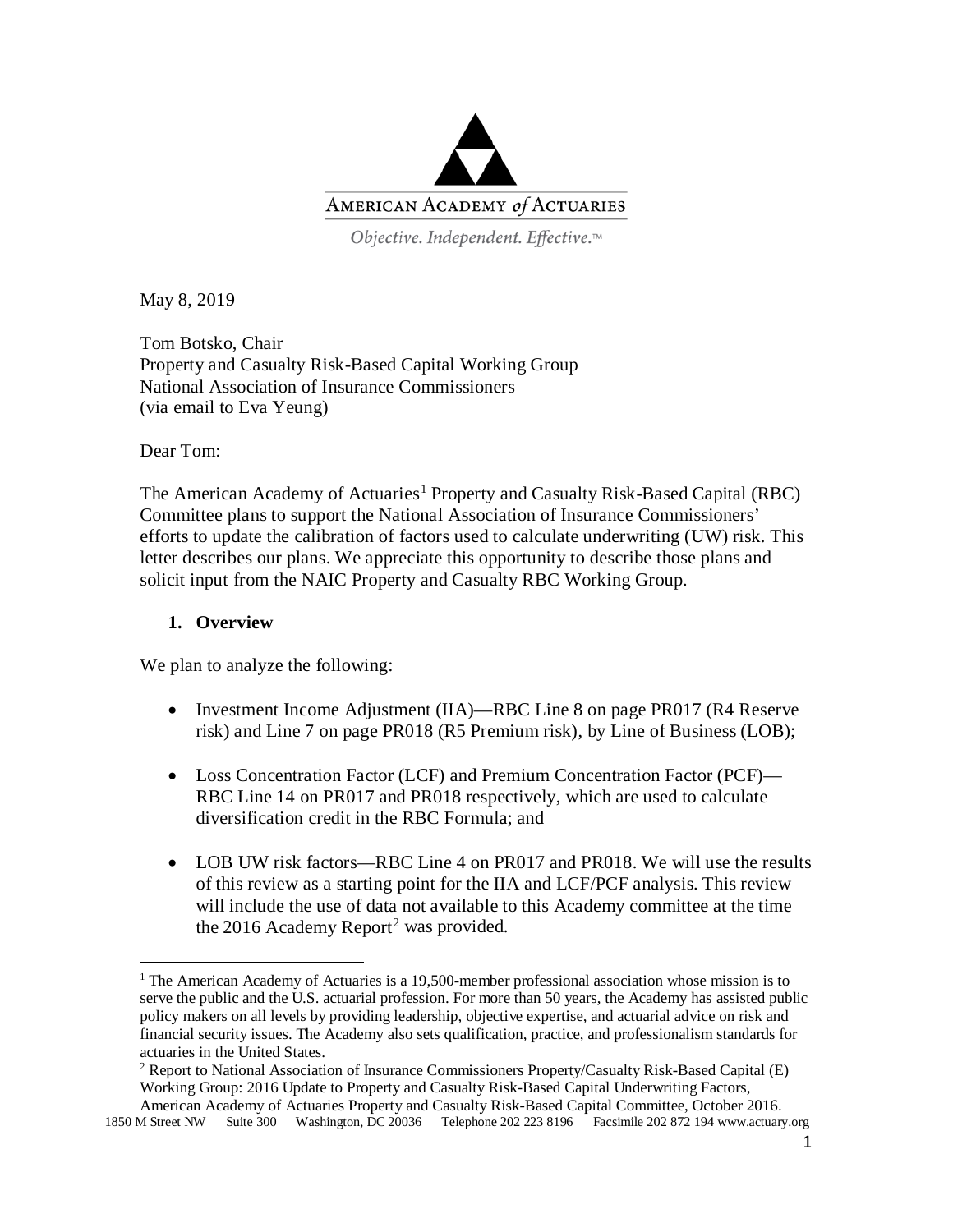The remainder of this letter provides more details regarding our proposed analyses.

## **2. IIA Analysis (Line 8/7)**

The IIA reduces the amount of UW risk charge to recognize that future investment income will be available to offset the cost of adverse UW (premium risk) or reserve development (reserve risk).

#### *Evaluation approach*

The IIAs are based on a 5% per annum interest rate assumption, which is not consistent with recent experience.

We will consider two ways to update the IIAs. First, the Line 4 risk factor and the IIA on Lines 8/7 are currently calibrated as independent parameters. We use the term Nominal Value Approach (NVA) to describe an approach that does not consider possible interactions between interest rates underlying the IIA and loss experience underlying the Line 4 risk factors.

Implementing NVA requires changing the IIAs to reflect changing interest rates over time. We will consider how that might be done in a manner that provides reasonable stability but remains responsive to current conditions.

Second, we note that there are reasons to expect that loss ratios (LRs) and reserve runoff ratios (RRRs) are higher when interest rates are higher.<sup>[3](#page-1-0)</sup> An alternative to NVA, which considers a possible interaction between UW risk and interest rates, is to calibrate UW risk factors (Line 4) using data discounted to present value based on historical interest rates. Risk factors and IIAs can be developed from that analysis. We refer to that alternative as the Present Value Approach (PVA).

With PVA, we would establish the combined effect of the underwriting risk factors (Line 4) and the IIA (Line 8/7). We would produce a single indicated risk factor that reflects both UW risk, Line 4, and IIA, Lines 8/7. If desired, for consistency with the current format of the RBC Formula, that combined risk factor can be split into its two components. However, future changes in interest rates will not necessarily require changes in the IIA values.

We plan to prepare indications for IIAs based on both NVA and PVA.

### *Interaction with UW risk safety level*

Consistent with prior calibrations, UW risk factor Line 4 calibrations prepared for the NAIC in the 2016 Report are based on an  $87.5<sup>th</sup>$  percentile safety level. We understand

<span id="page-1-0"></span>1850 M Street NW Suite 300 Washington, DC 20036 Telephone 202 223 8196 Facsimile 202 872 194 www.actuary.org Society Dependency and Calibration Working Party Report 15. Publication in CAS EForum is pending.

<sup>&</sup>lt;sup>3</sup> An observation in the 1993 Report on Reserve and Underwriting Risk Factors by the American Academy of Actuaries Property/Casualty Risk-Based Capital Task Force, and more recently, Casualty Actuarial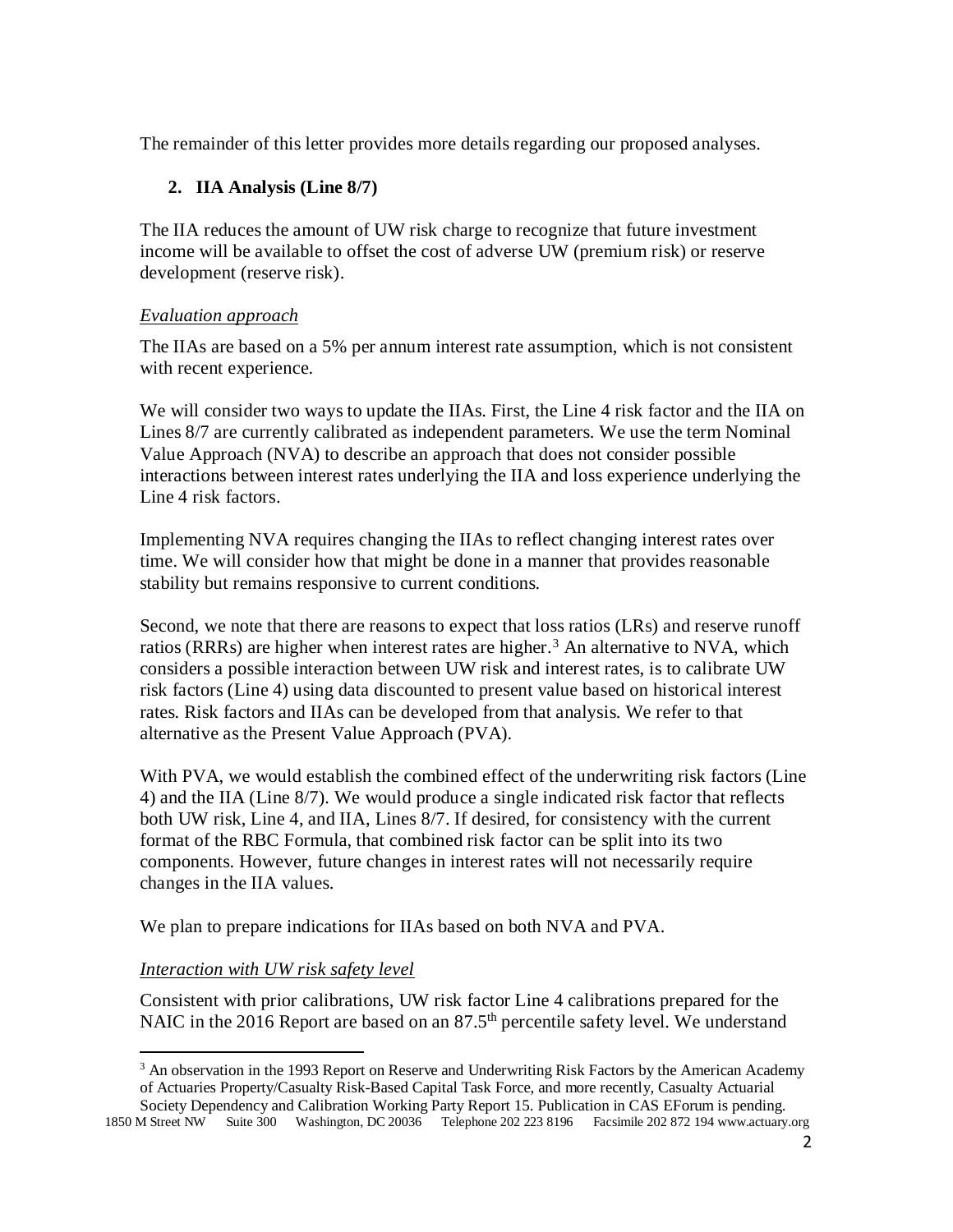the  $87.5<sup>th</sup>$  percentile is used because it appeared to be consistent with the UW risk safety level selected when the RBC Formula was first calibrated in the early 1990s.

The 5% interest rate was also selected in the initial RBC calibration in the early 1990s. At that time actual interest rates were higher than 5%. Therefore, the initial IIA calibration can be viewed as including an implicit interest rate safety margin—that being the difference between actual interest rates at the time and the 5% interest rate selected.

In the IIA analysis, we will use interest rates with and without the kind of implicit safety margin that was part of the RBC calibration in the early 1990s. In using interest rates with no implicit safety margin we will consider the extent to which the UW risk safety level should be increased to a value above 87.5%, to reflect the combination of the current  $87.5<sup>th</sup>$  percentile on UW risk and any implicit interest rate safety margin. We will provide the NAIC with alternative treatments on this issue.

# **3. LCF/PCF Analysis (Line 14)**

The LCF/PCF uses the ratio of the reserve/premium amount for the company's largest RBC LOB to the company's all-lines total reserve/premium amount. This ratio is used to measure the spread of business by LOB, commonly called diversification. We refer to that ratio as the Company Line of Business Maximum% (CoMaxLine%).

The LCF/PCF equals CoMaxLine% times 0.3 plus 0.7. This produces a discount for diversification, up to a maximum somewhat less than 30%.<sup>[4](#page-2-0)</sup>

### *Evaluation of 30% Maximum Diversification Credit*

The proposed work will review the extent to which the 30% maximum should be revised based on experience.

<span id="page-2-0"></span>1850 M Street NW Suite 300 Washington, DC 20036 Telephone 202 223 8196 Facsimile 202 872 194 www.actuary.org  $\overline{a}$ <sup>4</sup> The maximum credit would be 30% if the number of LOBs were infinite. If premium/reserves were divided equally among the 19 LOBs, CoMaxLine% is 1/19, 5.26%, and the maximum credit is 28.4%.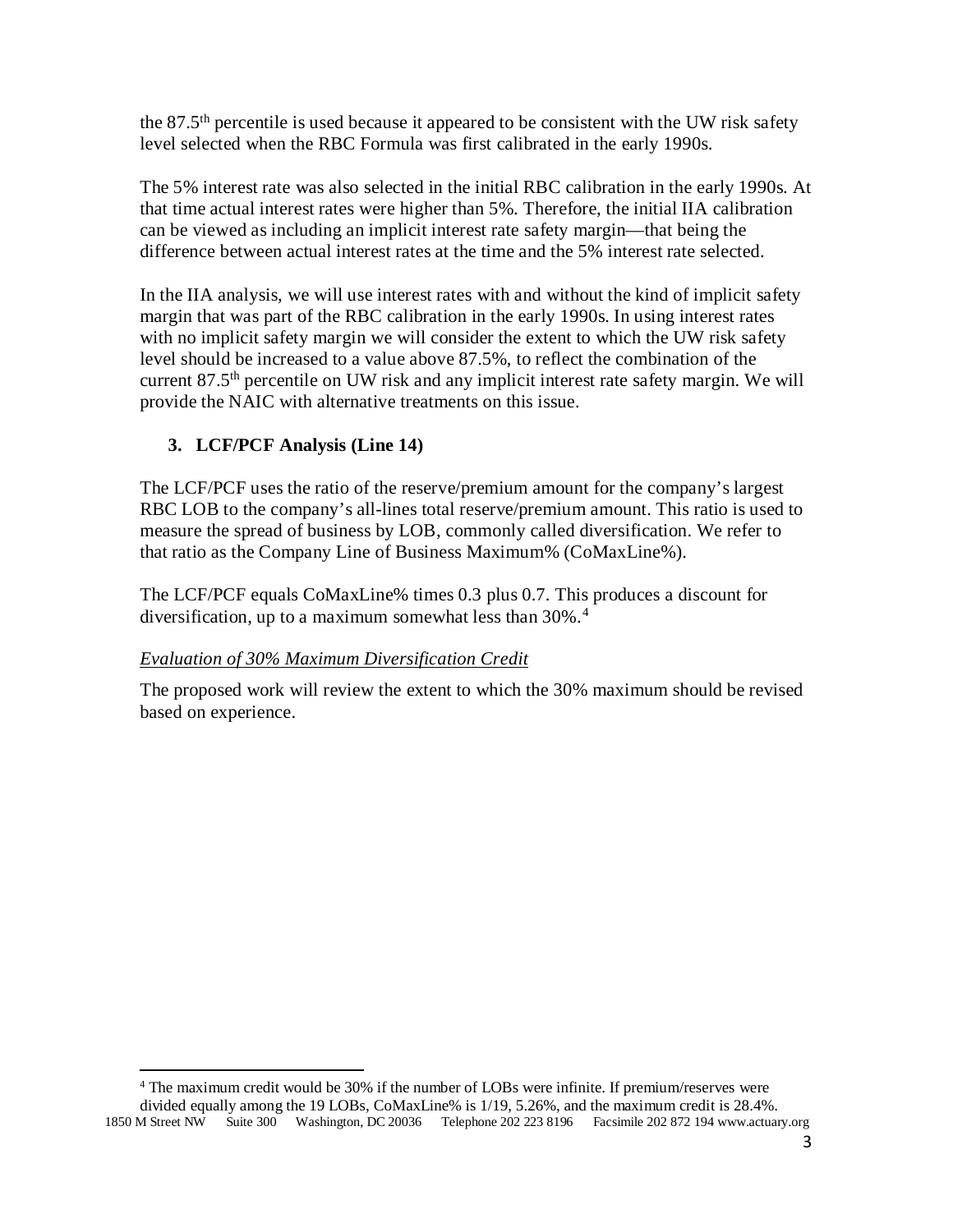#### *Evaluation of other approaches*

There are alternatives to the CoMaxLine% Approach in the RBC formula. One alternative approach is to use the largest LOB risk amount, rather than the largest reserve/premium amount. We refer to this as the CoMaxLine%-Risk approach.<sup>[5](#page-3-0),[6](#page-3-1)</sup>

Another alternative approach to evaluating diversification could be based on the Herfendahl-Hirschman Index (HHI). HHI is widely used by economists to measure concentration. The HHI index considers the relative proportions of all LOBs (largest, second-largest, third-largest, etc.)<sup>[7](#page-3-2)</sup>, whereas the CoMaxLine% approach only considers the relative proportion of the largest LOB.

We will evaluate these alternatives.

### **4. Update to UW factors**

 $\overline{a}$ 

The UW factors presented in the 2016 Report are based on data for Annual Statement years 1997–2014. For this work, the NAIC has provided data for Annual Statement years 198[48](#page-3-3) –2017. We plan to update UW factors to include the additional new years (2015– 2017), and we will potentially use data from Annual Statement years prior to 1997 for specific LOBs.

Our indicated risk factors will include the effect of catastrophe events, net of reinsurance. We expect that the NAIC will continue to apply its current catastrophe adjustment

<span id="page-3-2"></span> $<sup>7</sup>$  HHI equals the sum of the squares of the relative proportions of each LOB compared to the total.</sup>

<span id="page-3-0"></span><sup>&</sup>lt;sup>5</sup> As an example of the difference between the risk maximum and the premium/reserve (volume) maximum, consider a hypothetical company that had \$1 million of private passenger liability premium and \$1 million of occurrence medical malpractice premium.

The private passenger automobile risk premium charge is about 15% and malpractice occurrence premium risk charge is about 60%, producing \$150,000 of automobile premium risk, \$600,000 of medical malpractice premium risk, and \$750,000 in total premium risk (before diversification).

Using the CoMaxLine% approach in the RBC Formula, the CoMaxLine% is 0.50, and the credit for spread of business is 15%, half of the 30% maximum credit.

Based on risk, the maximum risk is the \$600,000 for occurrence medical malpractice and the CoMaxLine%-Risk is 0.80 (600,000/750,000). The CoMaxLine%-Risk is much higher than CoMaxLine% because from the risk perspective the company is much less diversified. Measured this way, the credit for spread of business is reduced to 6%.

<span id="page-3-1"></span><sup>&</sup>lt;sup>6</sup> Using risk by LOB suggests the use of expenses by LOB. Expenses by LOB for the current year are in the Insurance Expense Exhibit, which is not filed until a month after the Annual Statement is filed. We will test options that use data that is available when the Annual Statement is filed, e.g., current year total expenses allocated by LOB based on prior year expenses by LOB, prior year expense by LOB with no adjustment to the current year, and current year company-wide expenses that does not vary by LOB.

For example, if there is only one LOB, HHI is 1.0, as is the case for the CoMaxLine%. With two lines split 50% and 50% HHI and the CoMaxLine% are still the same, both 0.5.

With two lines split 25% and 75% HHI is 0.25^2 plus 0.75^2 or 0.625 compared to the CoMaxLine% of 0.750, i.e., HHI shows more diversification. With three lines split 50%, 25% and 25% HHI is 0.50^2 plus 0.25^2 plus 0.25^2 or 0.375, more diversification than the CoMaxLine% of 0.5.

The HHI is sometimes applied to only the n-th largest segments, e.g., the degree of diversification among the top five or 10 LOBs.

<sup>8</sup> Annual Statements 1989 and subsequent for reserve risk data.

<span id="page-3-3"></span><sup>1850</sup> M Street NW Suite 300 Washington, DC 20036 Telephone 202 223 8196 Facsimile 202 872 194 www.actuary.org